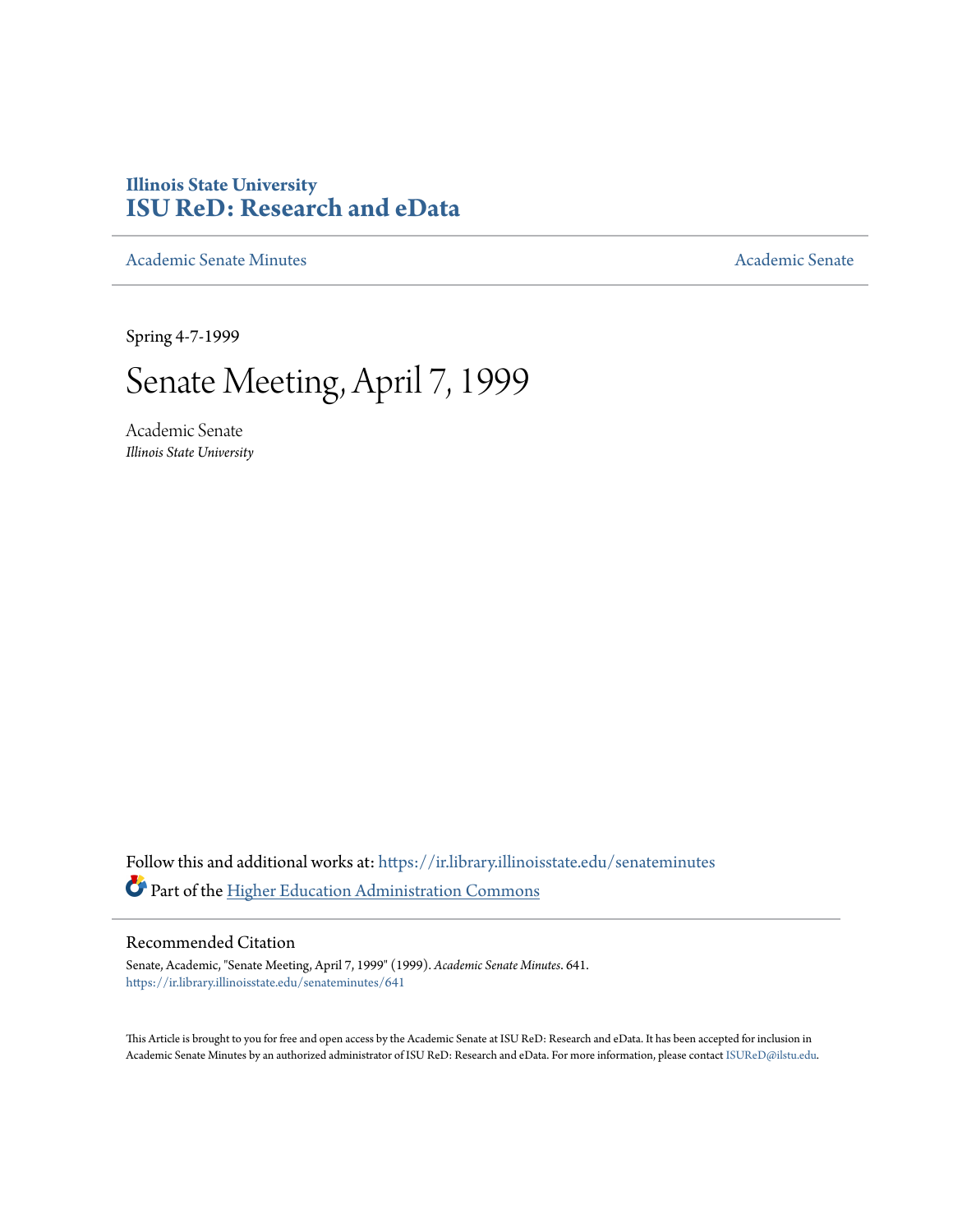## ACADEMIC SENATE AGENDA TIME: 7 P.M., Wednesday, April 7, 1999 PLACE: Circus Room, Bone Student Center

*Call to Order* 

*Seating of New Senators* 

*Roll Call* 

*Approval of Minutes of 3/24/99* 

*Election of Officers Election of Executive Committee Election of Campus Communications Committee Representative* 

*Chairperson's Remarks* 

*Vice Chairperson's Remarks* 

*Student Government Association President's Remarks* 

*Administrators' Remarks* 

*Committee Reports* 

*Action Items:* 

|              | External Committee Elections (Council on Teacher Education, University |
|--------------|------------------------------------------------------------------------|
|              | Programming Board Committees, Reinstatement Committee)                 |
| 03.16.99.01B | <b>Outstanding Service Award</b>                                       |

*Information Items:* 

|             | Nominations and Vitae for Panel of 10, Academic Freedom and Faculty Ethics<br>and Grievance Committees |
|-------------|--------------------------------------------------------------------------------------------------------|
| 03.15.99.05 | Senate Calendar                                                                                        |
| 03.25.99.02 | Mennonite College of Nursing Bylaws                                                                    |

*Communications* 

*Adjournment* 

If you no longer have use for your interoffice mailing envelop, please return envelope to the Senate office (mail code 1830) or return them at each meeting.

*Meetings of the Academic Senate are open to members of the University community. Persons*  attending the meeting participate in discussion with the consent of the Senate. Persons desiring to *bring items to the attention of the Senate may do so by contacting any member of the Senate.*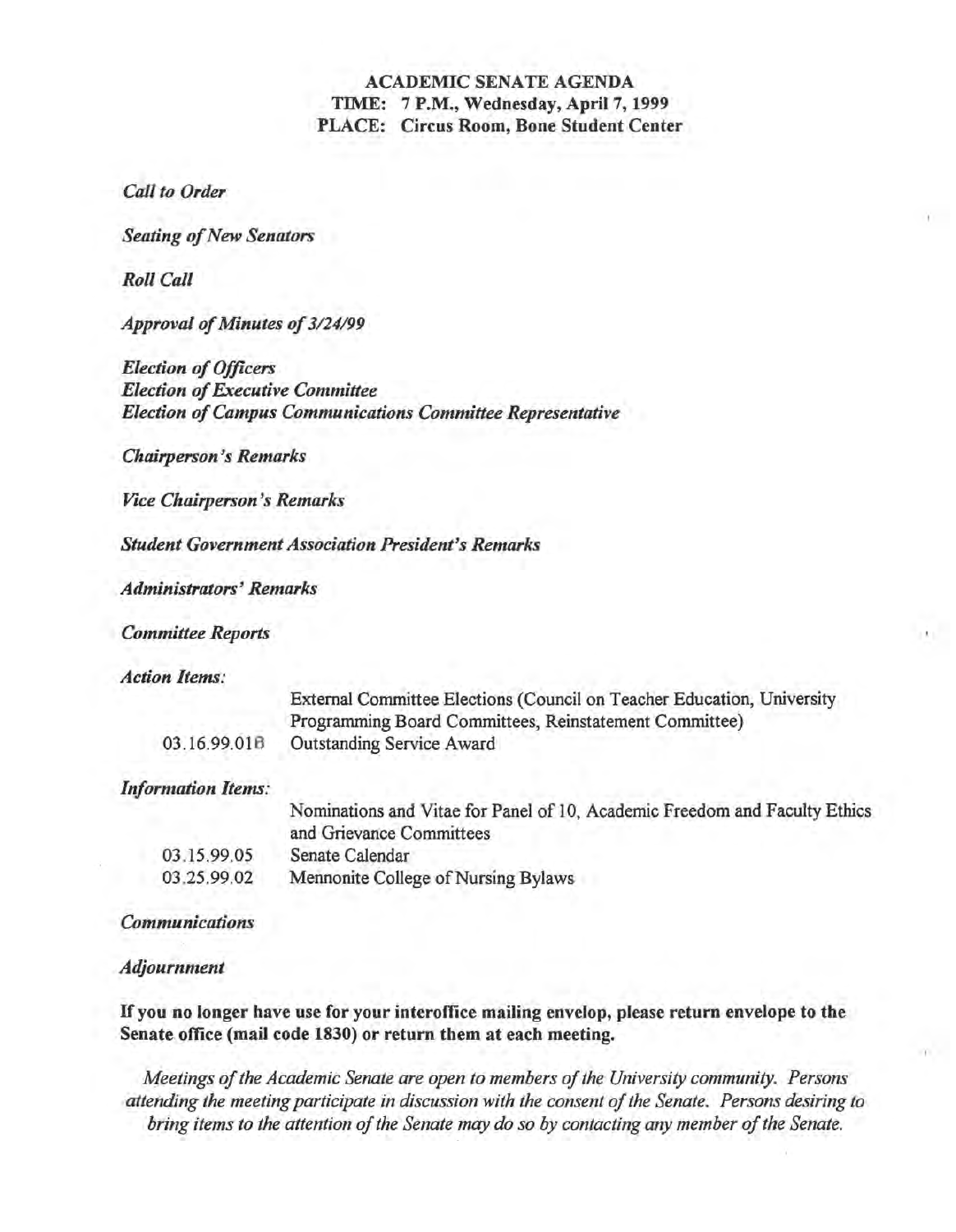## ACADEMIC SENATE MINUTES (Approved)

#### April 7, 1999

#### Volume XXX, No. 12

#### Call to Order

Vice-Chairperson Michelle Brook called the meeting to order at 7:00 p.m.

#### Roll Call

Secretary Curt White called the roll and declared a quorum.

#### Approval of Minutes:

Motion XXX-103 by Senator Boschini (seconded by Senator Razaki) to approve the minutes of March 24, 1999. Minutes approved unanimously.

Welcome of New Senators: New senators were welcomed to the Senate. Newly elected senators:

#### ACADEMIC SENATE FACULY 1999-02\* CAS

Saad EI-Zanati, MAT Lane Crothers, POS Len Schmaltz, PSY Curtis White, ENG Barb Kurtz, FOR

CAST Dave Thomas, HPER Ed Wells, CJS

COB S.l Chang, Finance, Insurance and Law

COE Vicky Morgan, C&I

#### CFA

John Walker, ART Michael Dicker, MUS (term ends 2001)\*

#### *Election of Officers*

Motion XXX-104: by Senator Clark to elect the slate of officers to the Senate. Motion was approved unanimously. The Senate elected the following officers:

Chairperson: Vice Chairperson: Secretary:

*Curt White Chris Knox Barbara Kurtz* 

#### ACADEMIC SENATE STUDENTS 1999-00

Rachelle S. Andrade, GS Mark Clemmons, PET Vanatta Ford, SGA President Ryan Gillespie, ECO Matthew Goodwin, POS Todd Graba, PTE Kristen Horvat, ORL Chris Knox, HTE Robert Kos, MAL Barbara J. Lemaster, EED Kelly Linsner, EED William Moomey, POS Christopher J. Olejarz, GS Nicholas C. Wennerstrom Steven Whitmore, POS David Wolf, STE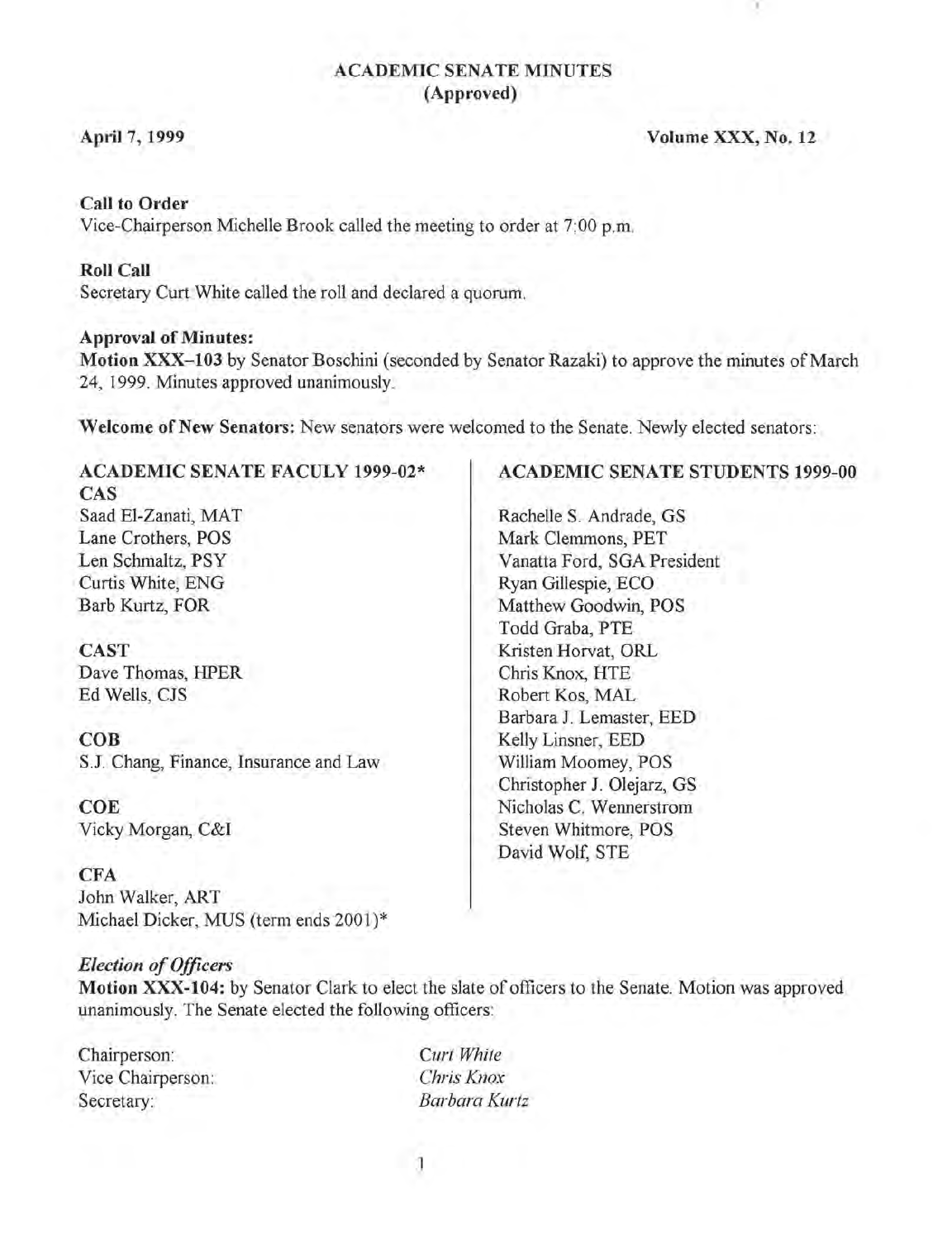## *Administ1'ators' Remarks*

President Strand: Asked that the Senate go into executive session.

Motion XXX-I07: By Senator Boschini (seconded by Senator Clark) to move into executive session. Motion passed unanimously; all non-Senate members were asked to leave the room. The Senate concluded its executive session.

Motion XXX-lOS: By Senator Clark (seconded Senator Razaki) to return to open session. Motion approved unanimously. President Strand continued his remarks.

President Strand: Expressed congratulations to Senators White, Knox and Kurtz for their elections as officers of the Senate, to the new members of the Executive Committee and to all newly elected members of the Senate.

• Provost Goldfarb: Stated that we are in the midst of significant searches for administrators. He has' the final candidate for the Dean of the College of Fine Arts. Senator Goldfarb stated that he has concluded the search for the Dean of the Mennonite College of Nursing and is finalizing that appointment. Applications are coming in for Associate Vice President for Undergraduate Studies. Professor Dillingham, the current Associate Vice President, will be leaving on June 30.

Senator Goldfarb stated that he was almost ready to put together the committee to review Illinois State's academic distinctiveness and agenda for excellence. He still needs recommendations for committee members from the College of Applied Science and Technology and the College of Education. He also needs two student senators for the committee. This committee is being formed to follow up on the university review by the Fisher group.

Senator Goldfarb stated that he had met with all department chairpersons to discuss the Faculty Salary Compensation Plan. The process of review should be getting underway in the departments during the upcoming week. He has asked the departments to get all of their responses to him by May 1.

- Vice President Boschini: Offered his congratulations to all of the new members and new officers. He stated that he looked forward to working with them.
- Vice President Bragg: Also congratulated the new members of the Senate. Senator Bragg will obtain parking stickers for each new senator for the remainder of this year and for next year. Senators are able to park in the Bone Student Center parking lot free of charge during Senate meetings.

### Committee Reports:

Senator White: Asked that the Senate members who were previous committee chairpersons confer with the new committee chairpersons. He asked that they bring them up to date on business the committee conducted last year as well as what charges the committees need to complete this year.

#### *Action Items:*

## External Committee Elections

Motion XXX-I09: (by Senator Noyes) to accept the nominations for Council on Teacher Education, University Programming Board Committees (Entertainment Committee, University Forum Committee and Student Center Programming Board), and Reinstatement Committee. Motion approved unanimously.

I ·